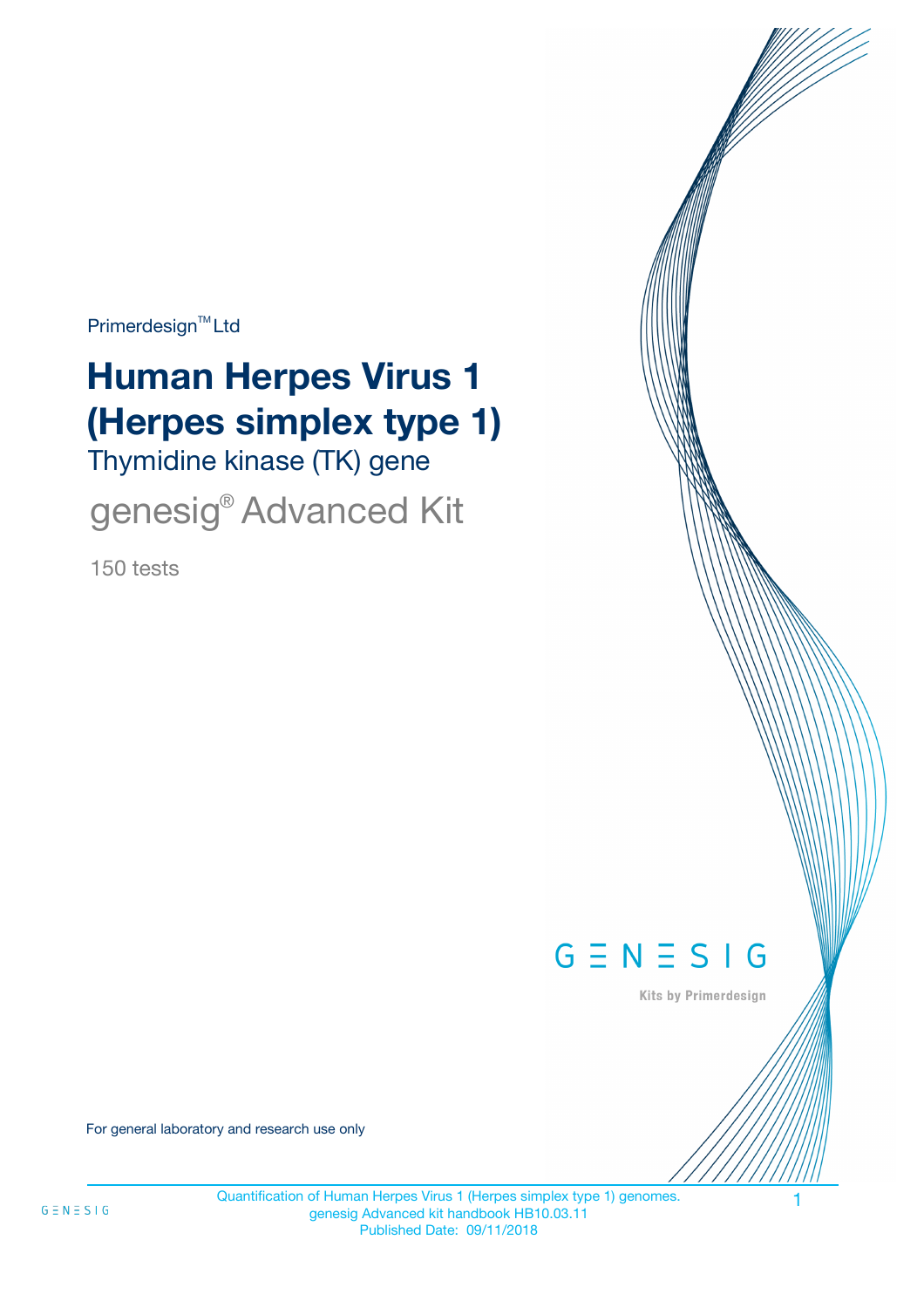# Introduction to Human Herpes Virus 1 (Herpes simplex type 1)

The herpes simplex virus (HSV) (also known as Cold Sore, Night Fever, or Fever Blister) is a virus that manifests itself in two common viral infections (HSV1 and HSV 2), each marked by painful, watery blisters in the skin or mucous membranes (such as the mouth or lips) or on the genitals. The disease is contagious, particularly during an outbreak, and is incurable with present technology. An infection on the lips is commonly known as a "cold sore" or "fever blister". These are sometimes confused with canker sores or Apthous ulcers which have a similar appearance; these appear inside the mouth and are not caused by the herpes simplex virus.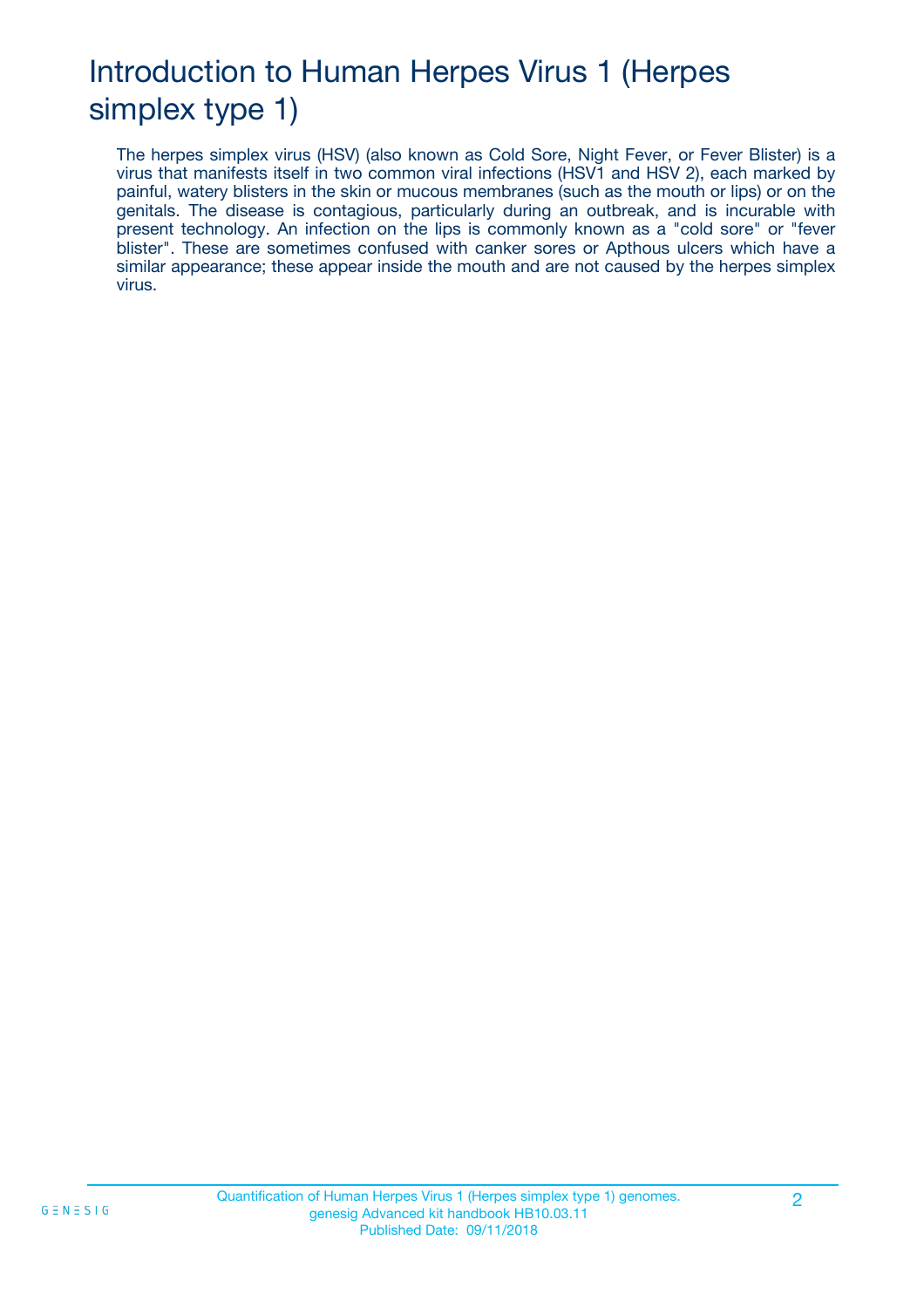# **Specificity**

The Primerdesign genesig Kit for Human Herpes Virus 1 (Herpes simplex type 1) (HSV1) genomes is designed for the in vitro quantification of HSV1 genomes. The kit is designed to have a broad detection profile. Specifically, the primers represent 100% homology with over 95% of the NCBI database reference sequences available at the time of design.

The dynamics of genetic variation means that new sequence information may become available after the initial design. Primerdesign periodically reviews the detection profiles of our kits and when required releases new versions.

Sequence data is limited. However the primers have 100% homology with over 95% of reference sequences contained in the NCBI database. The primers have low homology to the HSV-2 sequences in this regions and the kit therefore has a highly specific quantification profile. It is not possible guarantee the quantification of all clinical isolates.

If you require further information, or have a specific question about the detection profile of this kit then please send an e.mail to enquiry@primerdesign.co.uk and our bioinformatics team will answer your question.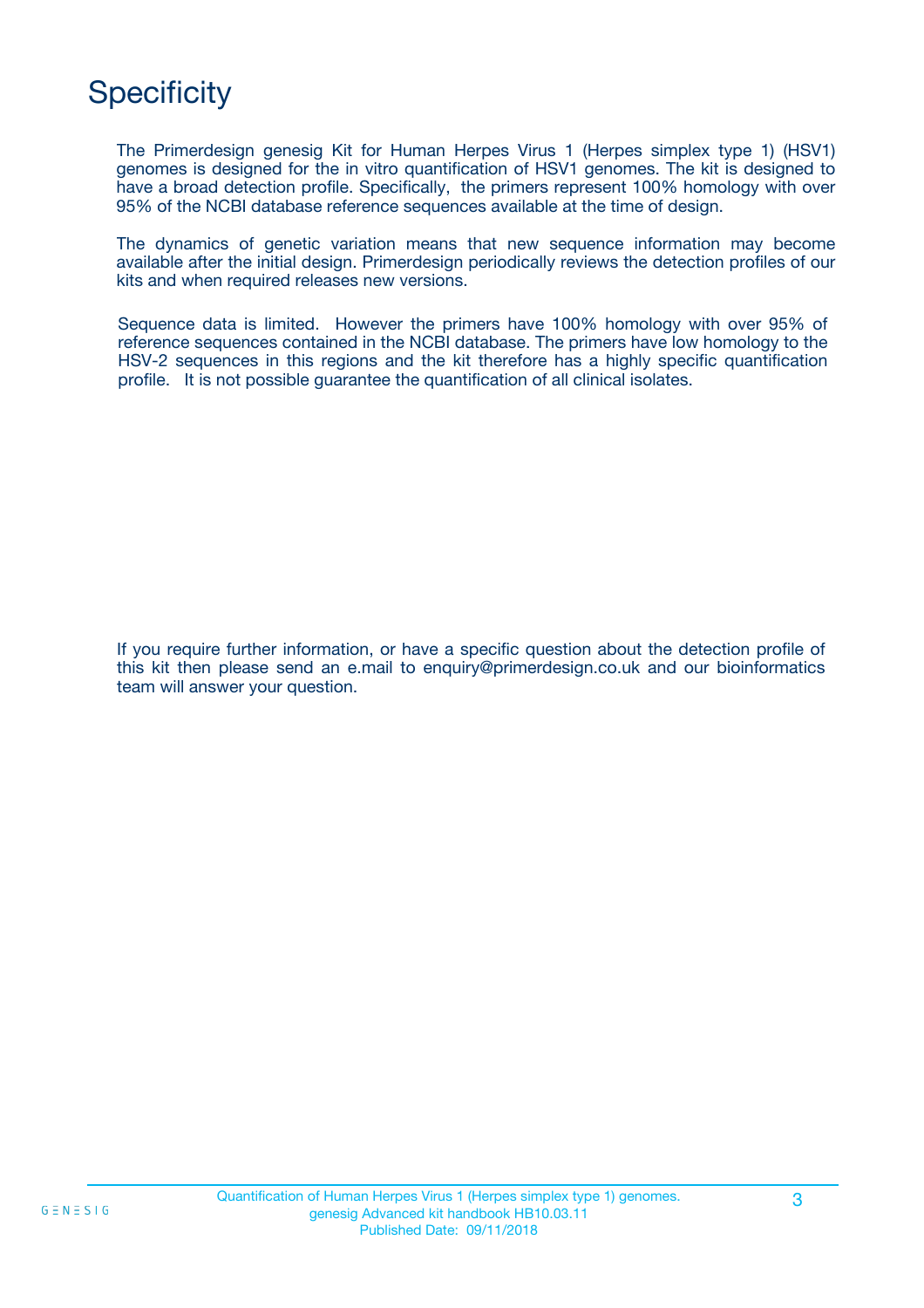### Kit contents

- **HSV1 specific primer/probe mix (150 reactions BROWN)** FAM labelled
- **HSV1 positive control template (for Standard curve RED)**
- **Internal extraction control primer/probe mix (150 reactions BROWN)** VIC labelled as standard
- **Internal extraction control DNA (150 reactions BLUE)**
- **Endogenous control primer/probe mix (150 reactions BROWN)** FAM labelled
- **RNase/DNase free water (WHITE)** for resuspension of primer/probe mixes
- **Template preparation buffer (YELLOW)** for resuspension of internal control template, positive control template and standard curve preparation

### Reagents and equipment to be supplied by the user

#### **Real-time PCR Instrument**

#### **Extraction kit**

This kit is recommended for use with genesig Easy DNA/RNA extraction kit. However, it is designed to work well with all processes that yield high quality RNA and DNA with minimal PCR inhibitors.

#### **oasig**TM **lyophilised or Precision**®**PLUS 2X qPCR Master Mix**

This kit is intended for use with oasig or PrecisionPLUS2X qPCR Master Mix.

**Pipettors and Tips**

**Vortex and centrifuge**

#### **Thin walled 1.5 ml PCR reaction tubes**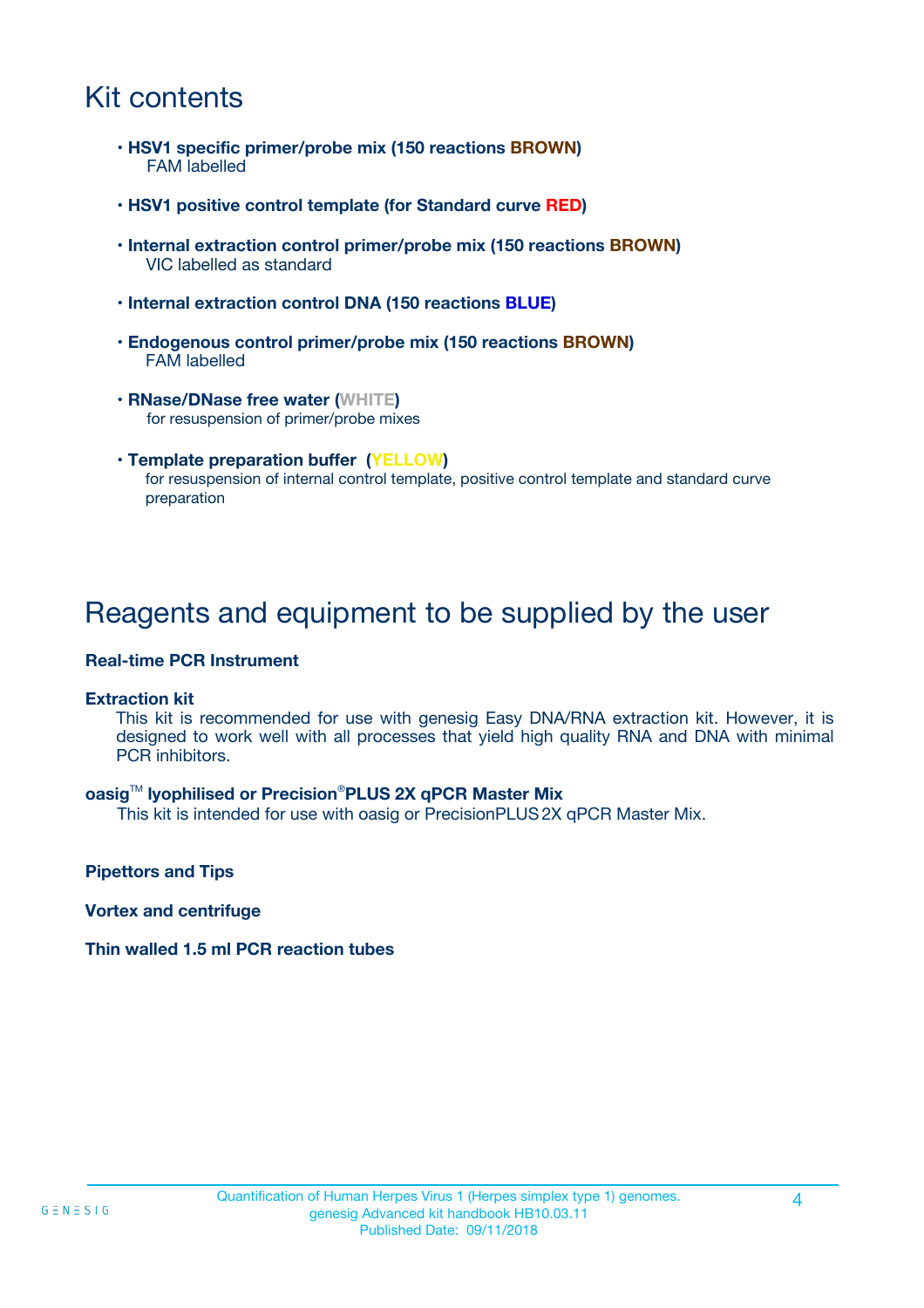### Kit storage and stability

This kit is stable at room temperature but should be stored at -20ºC on arrival. Once the lyophilised components have been resuspended they should not be exposed to temperatures above -20°C for longer than 30 minutes at a time and unnecessary repeated freeze/thawing should be avoided. The kit is stable for six months from the date of resuspension under these circumstances.

If a standard curve dilution series is prepared this can be stored frozen for an extended period. If you see any degradation in this serial dilution a fresh standard curve can be prepared from the positive control.

Primerdesign does not recommend using the kit after the expiry date stated on the pack.

### Suitable sample material

All kinds of sample material suited for PCR amplification can be used. Please ensure the samples are suitable in terms of purity, concentration, and DNA integrity (An internal PCR control is supplied to test for non specific PCR inhibitors). Always run at least one negative control with the samples. To prepare a negative-control, replace the template DNA sample with RNase/DNase free water.

### Dynamic range of test

Under optimal PCR conditions genesig HSV1 detection kits have very high priming efficiencies of >95% and can detect less than 100 copies of target template.

### Notices and disclaimers

This product is developed, designed and sold for research purposes only. It is not intended for human diagnostic or drug purposes or to be administered to humans unless clearly expressed for that purpose by the Food and Drug Administration in the USA or the appropriate regulatory authorities in the country of use. During the warranty period Primerdesign genesig detection kits allow precise and reproducible data recovery combined with excellent sensitivity. For data obtained by violation to the general GLP guidelines and the manufacturer's recommendations the right to claim under guarantee is expired. PCR is a proprietary technology covered by several US and foreign patents. These patents are owned by Roche Molecular Systems Inc. and have been sub-licensed by PE Corporation in certain fields. Depending on your specific application you may need a license from Roche or PE to practice PCR. Additional information on purchasing licenses to practice the PCR process may be obtained by contacting the Director of Licensing at Roche Molecular Systems, 1145 Atlantic Avenue, Alameda, CA 94501 or Applied Biosystems business group of the Applera Corporation, 850 Lincoln Centre Drive, Foster City, CA 94404. In addition, the 5' nuclease assay and other homogeneous amplification methods used in connection with the PCR process may be covered by U.S. Patents 5,210,015 and 5,487,972, owned by Roche Molecular Systems, Inc, and by U.S. Patent 5,538,848, owned by The Perkin-Elmer Corporation.

# Trademarks

Primerdesign™ is a trademark of Primerdesign Ltd.

genesig $^\circledR$  is a registered trademark of Primerdesign Ltd.

The PCR process is covered by US Patents 4,683,195, and 4,683,202 and foreign equivalents owned by Hoffmann-La Roche AG. BI, ABI PRISM® GeneAmp® and MicroAmp® are registered trademarks of the Applera Genomics (Applied Biosystems Corporation). BIOMEK® is a registered trademark of Beckman Instruments, Inc.; iCycler™ is a registered trademark of Bio-Rad Laboratories, Rotor-Gene is a trademark of Corbett Research. LightCycler™ is a registered trademark of the Idaho Technology Inc. GeneAmp®, TaqMan® and AmpliTaqGold® are registered trademarks of Roche Molecular Systems, Inc., The purchase of the Primerdesign™ reagents cannot be construed as an authorization or implicit license to practice PCR under any patents held by Hoffmann-LaRoche Inc.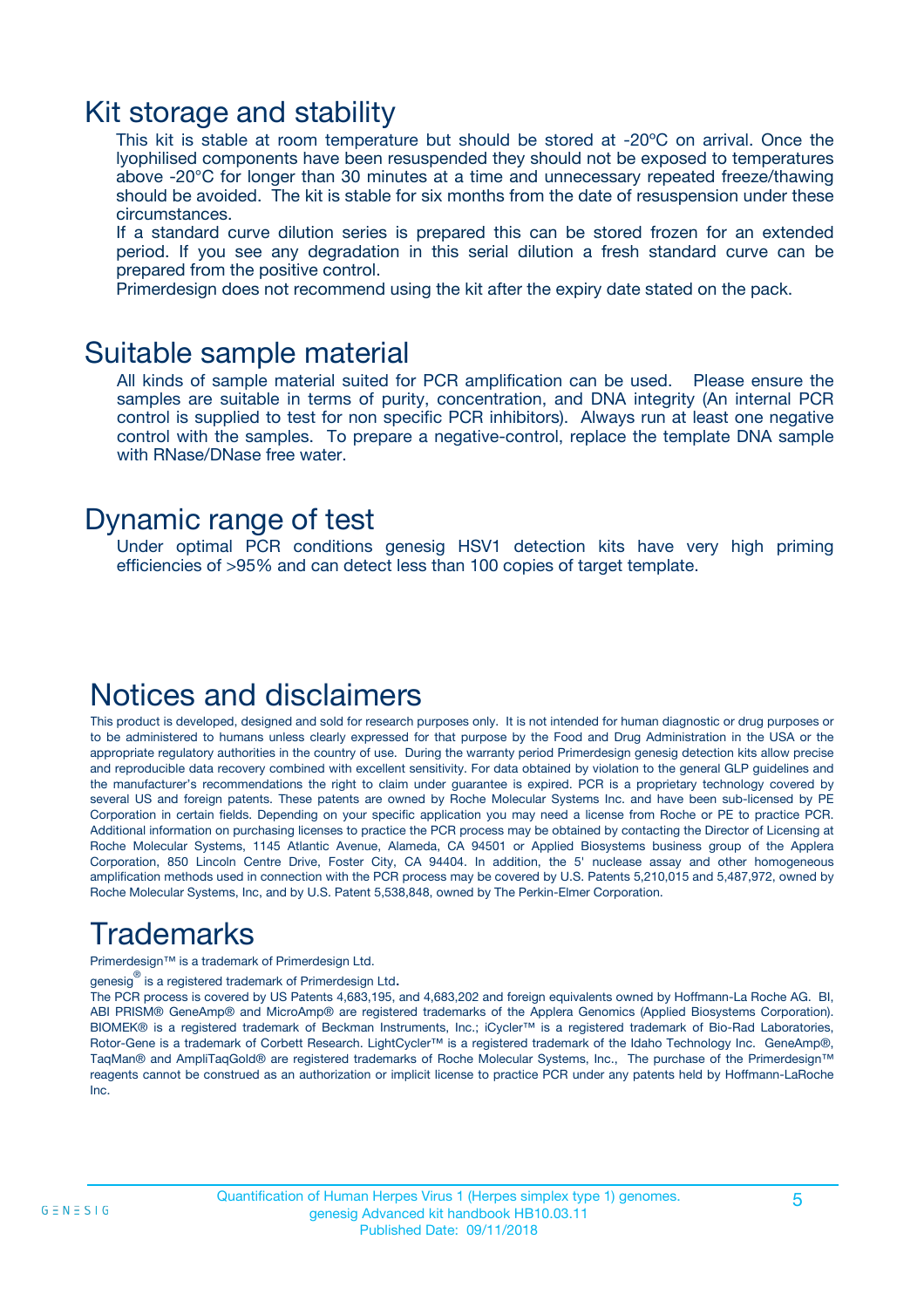### Principles of the test

#### **Real-time PCR**

A HSV1 specific primer and probe mix is provided and this can be detected through the FAM channel.

The primer and probe mix provided exploits the so-called TaqMan® principle. During PCR amplification, forward and reverse primers hybridize to the HSV1 DNA. A fluorogenic probe is included in the same reaction mixture which consists of a DNA probe labeled with a 5`-dye and a 3`-quencher. During PCR amplification, the probe is cleaved and the reporter dye and quencher are separated. The resulting increase in fluorescence can be detected on a range of qPCR platforms.

#### **Positive control**

For copy number determination and as a positive control for the PCR set up, the kit contains a positive control template. This can be used to generate a standard curve of HSV1 copy number / Cq value. Alternatively the positive control can be used at a single dilution where full quantitative analysis of the samples is not required. Each time the kit is used, at least one positive control reaction must be included in the run. A positive result indicates that the primers and probes for detecting the target HSV1 gene worked properly in that particular experimental scenario. If a negative result is obtained the test results are invalid and must be repeated. Care should be taken to ensure that the positive control does not contaminate any other kit component which would lead to false-positive results. This can be achieved by handling this component in a Post PCR environment. Care should also be taken to avoid cross-contamination of other samples when adding the positive control to the run. This can be avoided by sealing all other samples and negative controls before pipetting the positive control into the positive control well.

#### **Negative control**

To validate any positive findings a negative control reaction should be included every time the kit is used. For this reaction the RNase/DNase free water should be used instead of template. A negative result indicates that the reagents have not become contaminated while setting up the run.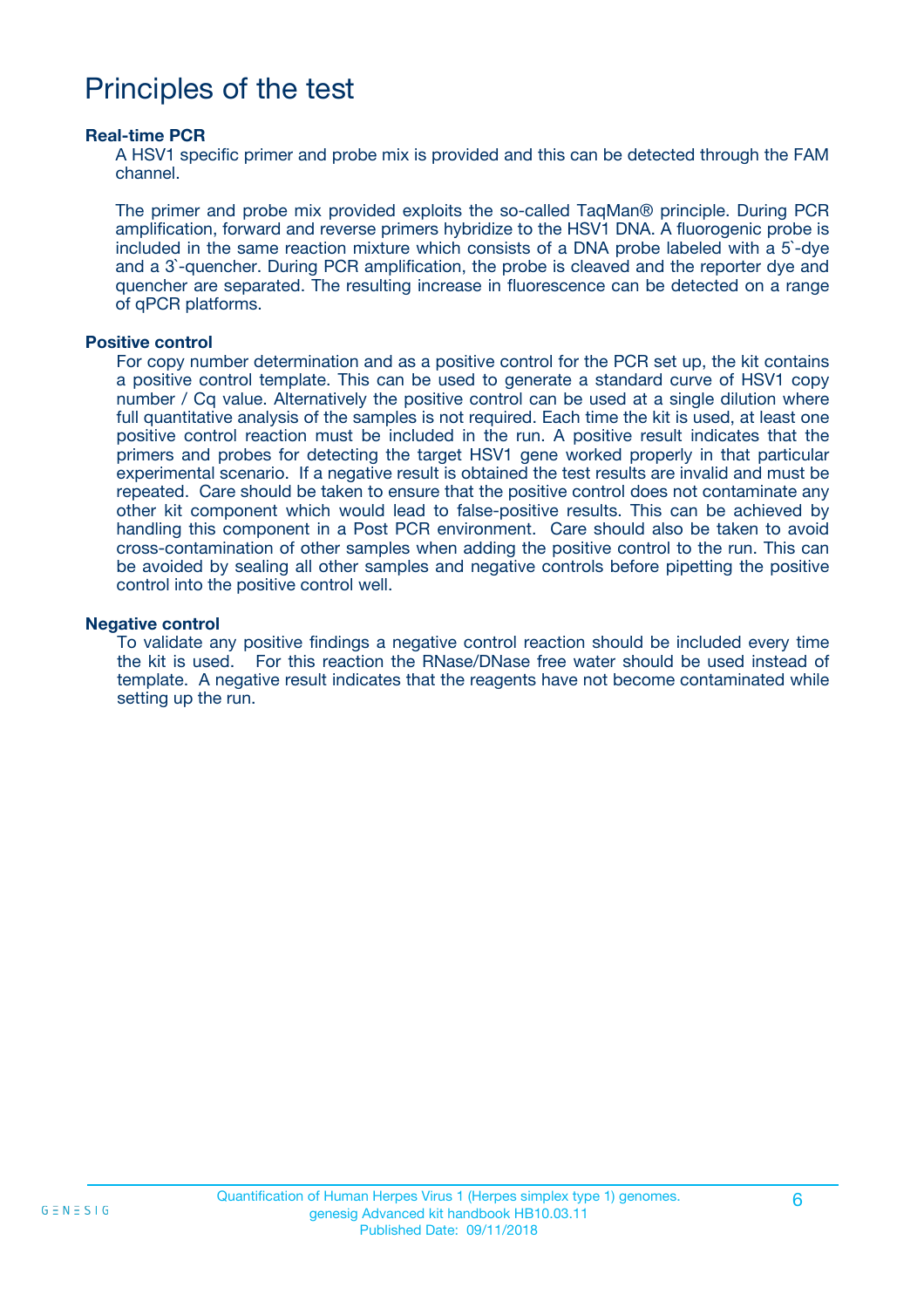#### **Internal DNA extraction control**

When performing DNA extraction, it is often advantageous to have an exogenous source of DNA template that is spiked into the lysis buffer. This control DNA is then co-purified with the sample DNA and can be detected as a positive control for the extraction process. Successful co-purification and qPCR for the control DNA also indicates that PCR inhibitors are not present at a high concentration.

A separate primer and probe mix are supplied with this kit to detect the exogenous DNA using qPCR. The primers are present at PCR limiting concentrations which allows multiplexing with the target sequence primers. Amplification of the control DNA does not interfere with detection of the HSV1 target DNA even when present at low copy number. The Internal control is detected through the VIC channel and gives a Cq value of 28+/-3.

#### **Endogenous control**

To confirm extraction of a valid biological template, a primer and probe mix is included to detect an endogenous gene. Detection of the endogenous control is through the FAM channel and it is NOT therefore possible to perform a multiplex with the HSV1 primers. A poor endogenous control signal may indicate that the sample did not contain sufficient biological material.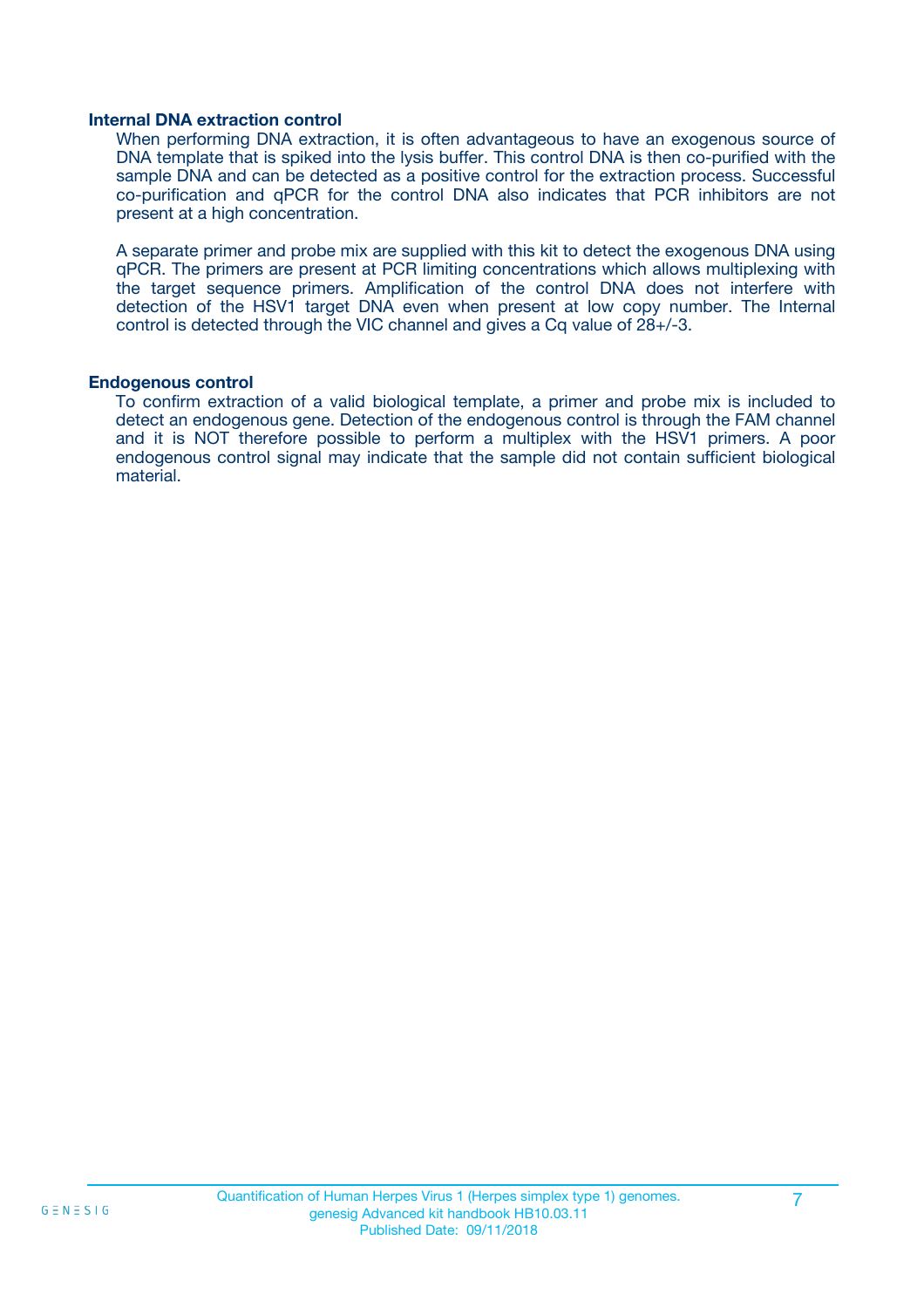### Resuspension protocol

To minimize the risk of contamination with foreign DNA, we recommend that all pipetting be performed in a PCR clean environment. Ideally this would be a designated PCR lab or PCR cabinet. Filter tips are recommended for all pipetting steps.

- **1. Pulse-spin each tube in a centrifuge before opening.** This will ensure lyophilised primer and probe mix is in the base of the tube and is not spilt upon opening the tube.
- **2. Resuspend the primer/probe mixes in the RNase/DNase free water supplied, according to the table below:**

To ensure complete resuspension, vortex each tube thoroughly.

| Component - resuspend in water                       |         |  |
|------------------------------------------------------|---------|--|
| <b>Pre-PCR pack</b>                                  |         |  |
| HSV1 primer/probe mix (BROWN)                        | $165$ µ |  |
| Internal extraction control primer/probe mix (BROWN) | 165 µl  |  |
| Endogenous control primer/probe mix (BROWN)          | 165 µl  |  |

**3. Resuspend the internal control template and positive control template in the template preparation buffer supplied, according to the table below:** To ensure complete resuspension, vortex each tube thoroughly.

| Component - resuspend in template preparation buffer |          |  |
|------------------------------------------------------|----------|--|
| <b>Pre-PCR heat-sealed foil</b>                      |          |  |
| Internal extraction control DNA (BLUE)               |          |  |
| <b>Post-PCR heat-sealed foil</b>                     |          |  |
| HSV1 Positive Control Template (RED) *               | $500$ µl |  |

\* This component contains high copy number template and is a VERY significant contamination risk. It must be opened and handled in a separate laboratory environment, away from the other components.

### DNA extraction

The internal extraction control DNA can be added either to the DNA lysis/extraction buffer or to the DNA sample once it has been resuspended in lysis buffer.

**DO NOT add the internal extraction control DNA directly to the unprocessed biological sample as this will lead to degradation and a loss in signal.**

- **1. Add 4µl of the Internal extraction control DNA (BLUE) to each sample in DNA lysis/extraction buffer per sample.**
- **2. Complete DNA extraction according to the manufacturers protocols.**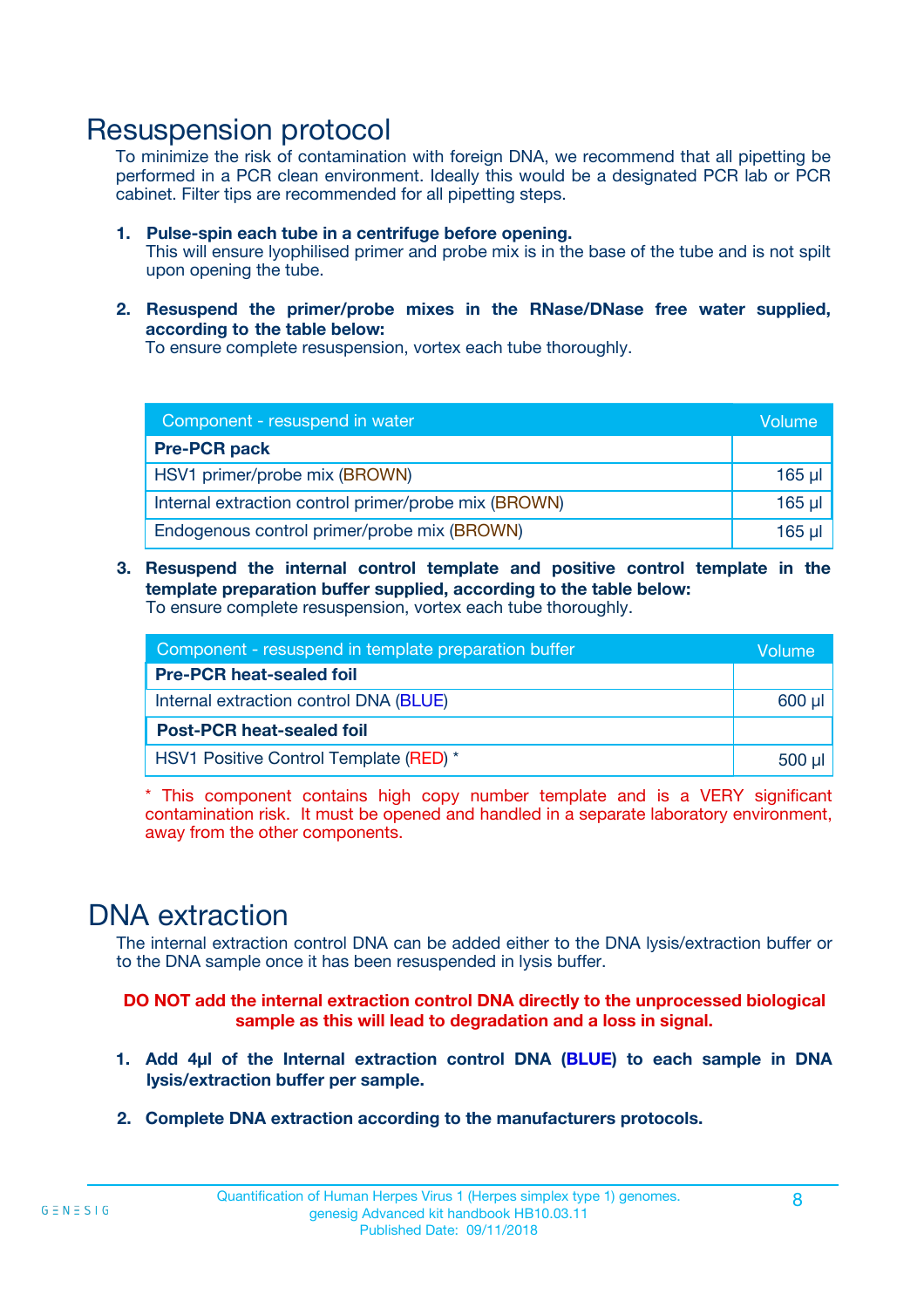# qPCR detection protocol

**1. For each DNA sample prepare a reaction mix according to the table below:** Include sufficient reactions for positive and negative controls.

| Component                                            | Volume   |
|------------------------------------------------------|----------|
| oasig or PrecisionPLUS 2X qPCR Master Mix            | 10 $\mu$ |
| HSV1 primer/probe mix (BROWN)                        | 1 µl     |
| Internal extraction control primer/probe mix (BROWN) | 1 µl     |
| <b>RNase/DNase free water (WHITE)</b>                | $3 \mu$  |
| <b>Final Volume</b>                                  | 15 µl    |

**2. For each DNA sample prepare an endogenous control reaction according to the table below (Optional):**

**This control reaction will provide useful information regarding the quality of the biological sample.**

| Component                                   | Volume   |
|---------------------------------------------|----------|
| oasig or PrecisionPLUS 2X qPCR Master Mix   | $10 \mu$ |
| Endogenous control primer/probe mix (BROWN) | 1 µI     |
| <b>RNase/DNase free water (WHITE)</b>       | $4 \mu$  |
| <b>Final Volume</b>                         | 15 µl    |

- **3. Pipette 15µl of each mix into individual wells according to your qPCR experimental plate set up.**
- **4. Prepare sample DNA templates for each of your samples.**
- **5. Pipette 5µl of DNA template into each well, according to your experimental plate set up.**

For negative control wells use 5µl of RNase/DNase free water. The final volume in each well is 20ul.

**6. If a standard curve is included for quantitative analysis, prepare a reaction mix according to the table below:**

| Component                                 | Volume       |
|-------------------------------------------|--------------|
| oasig or PrecisionPLUS 2X qPCR Master Mix | 10 ul        |
| HSV1 primer/probe mix (BROWN)             |              |
| <b>RNase/DNase free water (WHITE)</b>     | 4 µl         |
| <b>Final Volume</b>                       | <u>15 µl</u> |

 $G \equiv N \equiv S \mid G$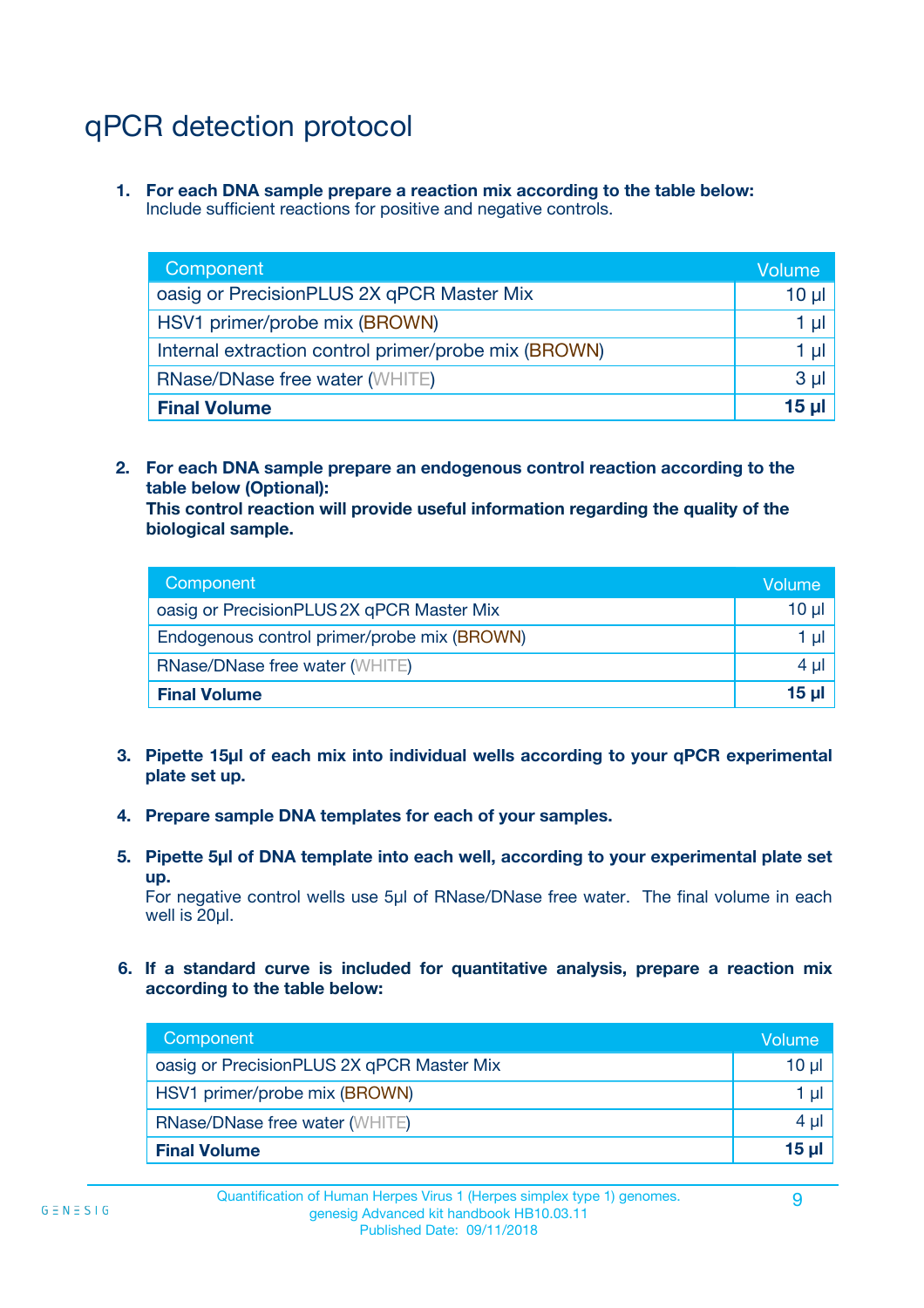#### **7. Preparation of standard curve dilution series.**

- 1) Pipette 90µl of template preparation buffer into 5 tubes and label 2-6
- 2) Pipette 10µl of Positive Control Template (RED) into tube 2
- 3) Vortex thoroughly
- 4) Change pipette tip and pipette 10µl from tube 2 into tube 3
- 5) Vortex thoroughly

Repeat steps 4 and 5 to complete the dilution series

| <b>Standard Curve</b>         | <b>Copy Number</b>     |
|-------------------------------|------------------------|
| Tube 1 Positive control (RED) | $2 \times 10^5$ per µl |
| Tube 2                        | $2 \times 10^4$ per µl |
| Tube 3                        | $2 \times 10^3$ per µl |
| Tube 4                        | $2 \times 10^2$ per µl |
| Tube 5                        | $20$ per $\mu$         |
| Tube 6                        | 2 per µl               |

**8. Pipette 5µl of standard template into each well for the standard curve according to your experimental plate set up.**

#### The final volume in each well is 20µl.

# qPCR amplification protocol

Amplification conditions using oasig or PrecisionPLUS 2X qPCR Master Mix.

|             | <b>Step</b>       | <b>Time</b>     | Temp    |
|-------------|-------------------|-----------------|---------|
|             | Enzyme activation | 2 min           | 95 °C   |
| Cycling x50 | Denaturation      | 10 <sub>s</sub> | 95 $°C$ |
|             | DATA COLLECTION * | 60 s            | 60 °C   |

\* Fluorogenic data should be collected during this step through the FAM and VIC channels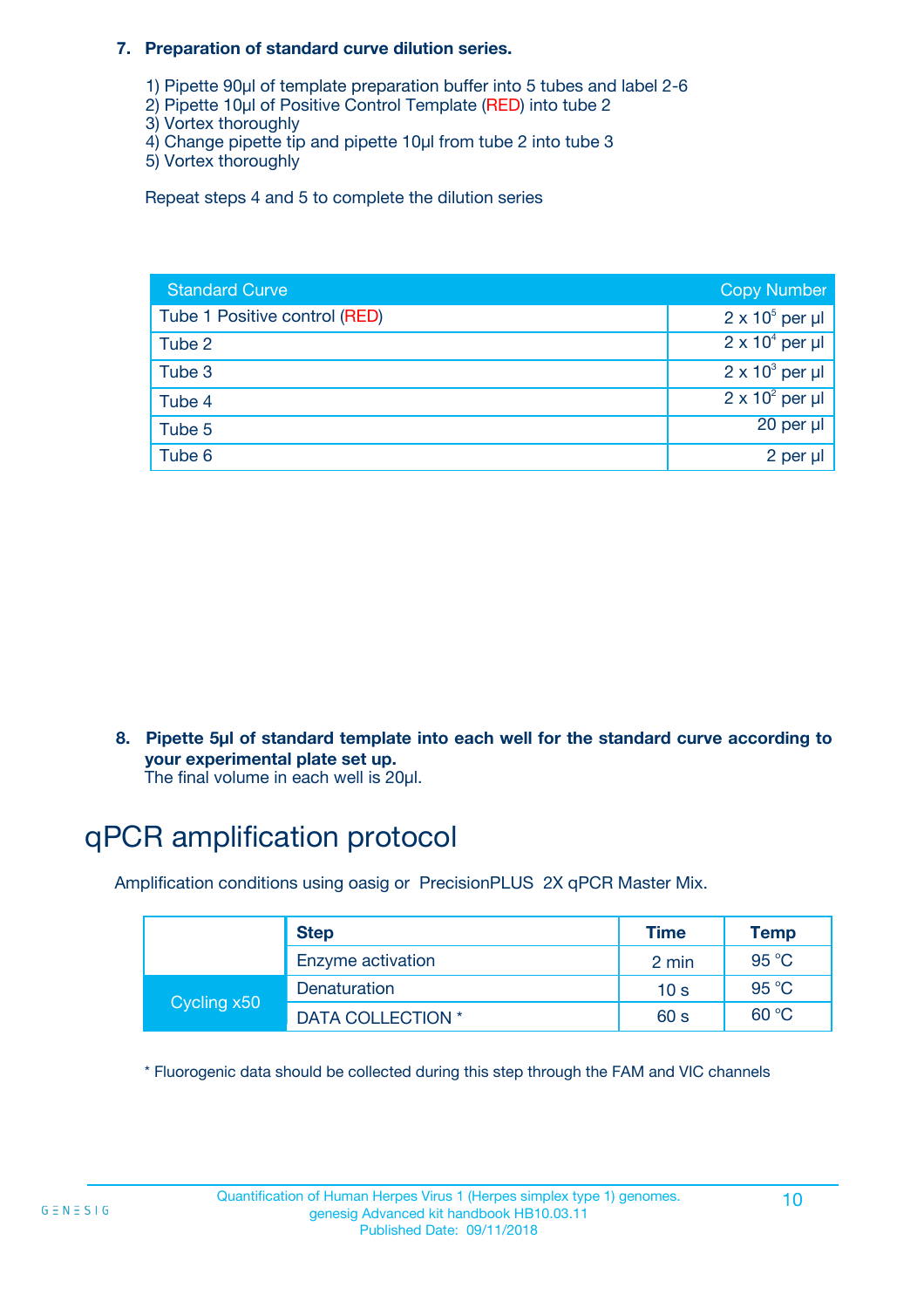# Interpretation of results

| <b>Target</b><br>(FAM) | Internal<br>control<br>(NIC) | <b>Positive</b><br>control | Negative<br>control | Interpretation                                                                                                  |
|------------------------|------------------------------|----------------------------|---------------------|-----------------------------------------------------------------------------------------------------------------|
| $\leq 30$              | $+ 1 -$                      | ÷                          |                     | <b>POSITIVE QUANTITATIVE RESULT</b><br>calculate copy number                                                    |
| > 30                   | ÷                            | ÷                          |                     | <b>POSITIVE QUANTITATIVE RESULT</b><br>calculate copy number                                                    |
| > 30                   |                              | ÷                          |                     | <b>POSITIVE QUALITATIVE RESULT</b><br>do not report copy number as this<br>may be due to poor sample extraction |
|                        | ÷                            | ÷                          |                     | <b>NEGATIVE RESULT</b>                                                                                          |
|                        |                              |                            |                     | <b>EXPERIMENT FAILED</b>                                                                                        |
| $+ 1 -$                | $+ 1 -$                      | ÷                          | $\leq 35$           | due to test contamination                                                                                       |
| $+ 1 -$                | $+ 1 -$                      | ÷                          | > 35                | $\star$                                                                                                         |
|                        |                              | ÷                          |                     | <b>SAMPLE PREPARATION FAILED</b>                                                                                |
|                        |                              |                            |                     | <b>EXPERIMENT FAILED</b>                                                                                        |

Positive control template (**RED**) is expected to amplify between Cq 16 and 23. Failure to satisfy this quality control criterion is a strong indication that the experiment has been compromised.

\*Where the test sample is positive and the negative control is positive with a  $Ca > 35$ , the sample must be reinterpreted based on the relative signal strength of the two results:



If the sample amplifies  $> 5$  Cq earlier than the negative control then the sample should be reinterpreted (via the table above) with the negative control verified as negative.



If the sample amplifies  $< 5$  Cq earlier than the negative control then the positive sample result is invalidated and<br>the result should be determined  $the$  result should be inconclusive due to test contamination. The test for this sample should be repeated.